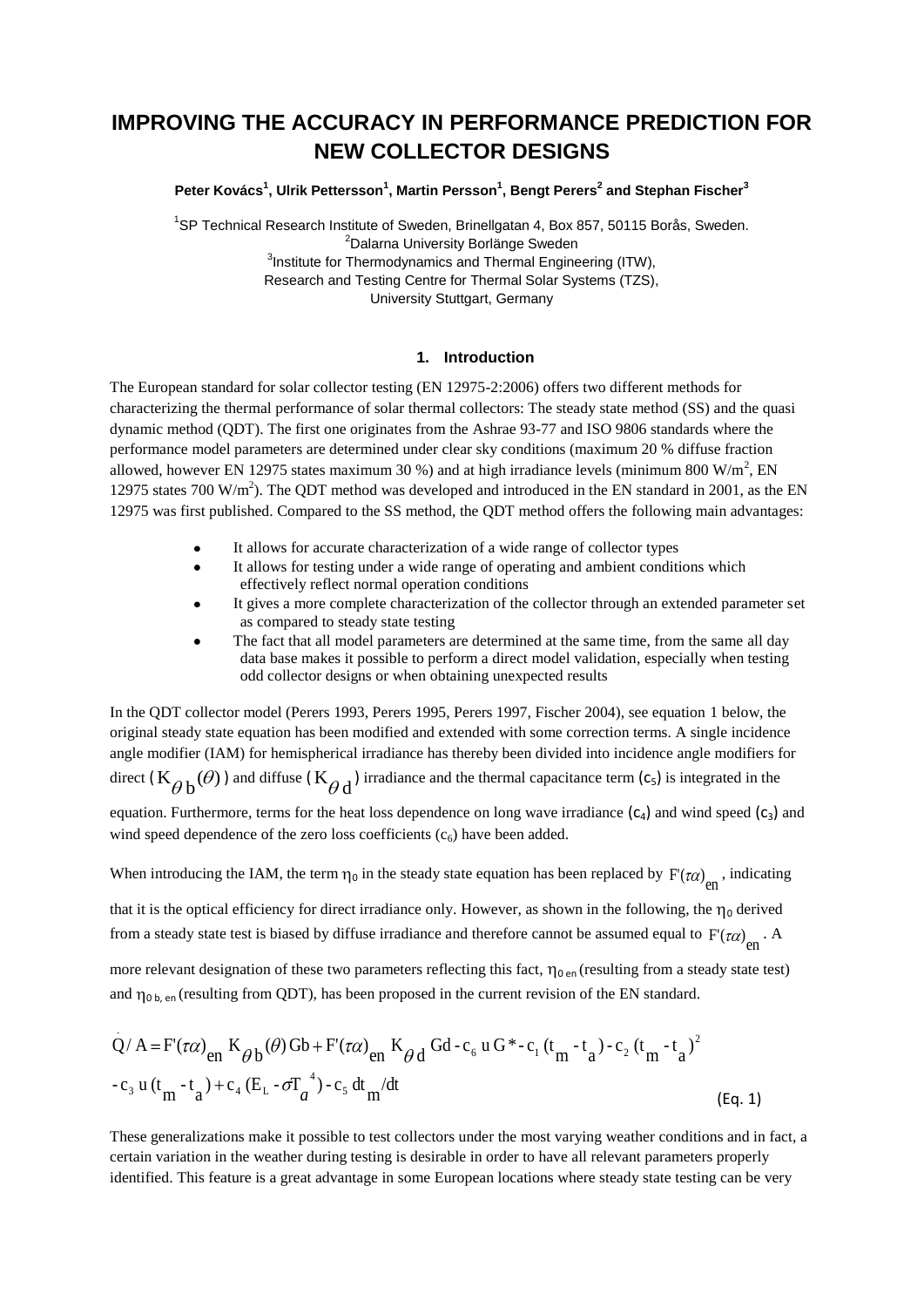time consuming. On the contrary, applying the present version of QDT can be difficult in other locations for some collector designs, where the weather is very stable or where diffuse fractions are constantly very low (Alfonso el al 2008). There is thus a need for further development of the QDT in order to make it fully applicable also at such locations.

The other very advantageous feature of QDT is its applicability to a wide range of collector designs, including ETC:s, concentrating, semi concentrating (Rönnelid, Perers, Karlsson 1996, 1997) and unglazed collectors (Perers 1987). A further extension of the QDT method for test of unglazed collectors operating under the dew point of the air (for heat pump applications) is also available, but not yet fully validated (Perers 2006, Perers 2010). An interesting future perspective of the QDT method is that it has the potential for radically shortening the required testing time e.g. by using night time measurements and frequent controlled step changes in the collector inlet temperature.

As the market now grows, the collector types mentioned are becoming increasingly common and it is essential that performance testing within reasonable effort can deliver results that are not biased by unique features of a single collector type. Recent experiences from testing of these products however tell us that steady state testing in this respect is not powerful enough, which is shown in the following example. A method for increasing accuracy of the steady state method and the compatibility between the two performance test methods by calculating "missing" parameters from the ones determined in the steady state test is outlined. The method described here has been implemented in an Excel tool for collector annual energy output calculation which was recently introduced in the proposed new EN 12975-2 standard (Boverket 2009, Perers 2011). The following example focuses on an ETC collector of the Dewar type, i.e. with a cylindrical absorber, as this is the most obvious case where the accuracy of the steady state method can be improved. However, the correction method may also be possible to use in order to generalize the steady state method to different concentrating designs even though QDT presently is the most appropriate method for these collectors.

# **2. Method to increase accuracy of steady state testing**

When testing ETC:s with cylindrical absorbers according to the steady state method, the ability to utilize irradiance coming from non-normal incidence angles, a specific feature of this collector type, can result in a significant bias in the resulting model parameters. This is due to the following two effects:

The impact of the incidence angle modifier for direct irradiance in the transverse direction  $K_{\theta}$  b<sup>( $\theta$ </sup><sub>T</sub>)

is positive (i.e.  $F'(\tau \alpha)_{\text{e}}$  >  $F'(\tau \alpha)_{\text{en}}$ ) and much more pronounced compared to e.g. flat plate collectors. Requirements in the EN (SS part) and ISO standards are that the IAM must not differ

more than 2% from its value at normal incidence during performance testing. This makes the "acceptance angle" for determining  $F'(\tau \alpha)$  by steady state measurements very small (often below

 $\pm$ 5 degrees). This should be further stressed in the EN 12975 standard as measurements at higher angles can lead to significant over estimation of the  $F'(\tau \alpha)$  parameter. From a practical point of

view it means that a solar tracker should be used in testing unless very stable weather conditions are guaranteed at the test site. If the collector is mounted on a fixed structure the acceptance angle of  $\pm$  5 degrees corresponds to a time window of only  $\pm$  20 minutes around solar noon.

The incidence angle modifier for diffuse irradiance is normally in the range of  $1,0 < K_{\theta d} < 1.5$  for

this kind of collector i.e. resulting in a higher efficiency for diffuse than for direct irradiance as compared to e.g. flat plate collectors where it is normally between 0,85 and 1,0 i.e. a less pronounced effect resulting in a lower efficiency for diffuse than for direct irradiance. Determination of  $F'(\tau \alpha)$  that should represent direct irradiance at normal incidence will therefore be positively biased even at relatively low diffuse fractions during an EN-SS test. As  $K_{\theta d}$  is not identified through the steady state test, this effect cannot be directly corrected for. If different diffuse fractions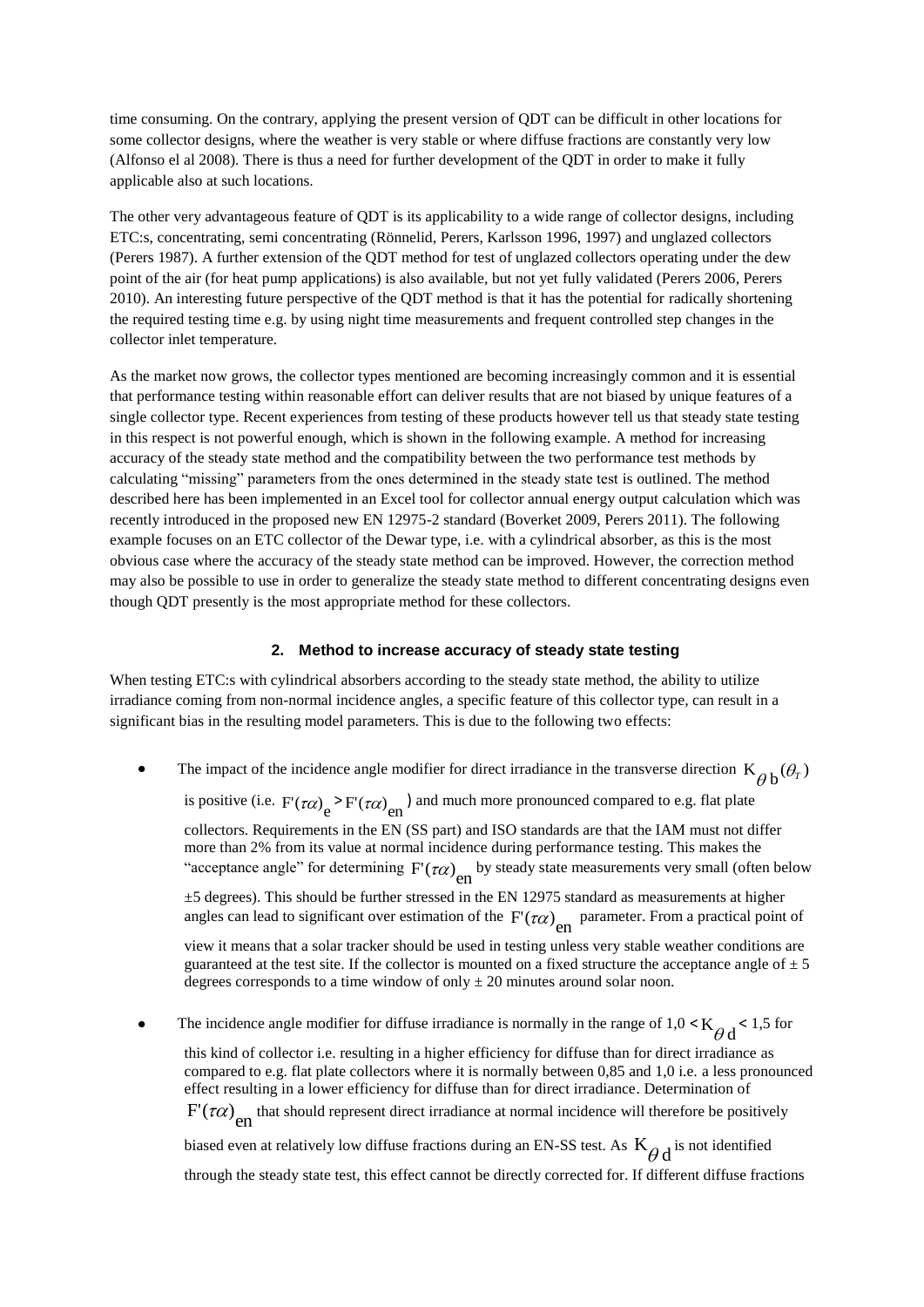occur when  $F'(\tau\alpha)$  and  $F'(\tau\alpha)$  are measured this will probably also give a bias in the values of  $K_{\theta bL}$  and  $K_{\theta bT}$ .

The impact of these two effects are shown in table 2 by calculating the zero loss coefficient  $\eta$ 0 (which is effectively what is determined as  $F'(\tau\alpha)_{en}$  in the steady state measurement) from a "fixed"  $F'(\tau\alpha)_{en}$  for a set

of incidence angles and diffuse fractions, according to equation (2). Here, a zero loss coefficient for hemispherical irradiance is weighted together by the corresponding coefficients for direct and for diffuse irradiance.

$$
\eta_0 = F'(\tau \alpha)_{en} * K_{\theta b}(\theta = \theta_i) * a + F'(\tau \alpha)_{en} * K_{\theta d} * (1-a) [-1]
$$
 (Eq. 2)

Where  $K_{\theta b}(\theta_i)$ =  $K_{\theta bL}(\theta_{i,l})$   $K_{\theta bT}(\theta_{i,T})$ , a=fraction of direct irradiance, (1-a)= fraction of diffuse irradiance.  $\eta$ 0= zero loss efficiency from stationary testing.  $\theta_i$  is the average incidence angle during the SS -  $\eta_0$  test

Now, if the IAM for diffuse irradiance Kθd can be determined, equation (2) can be used to calculate  $F'(τα)_{en}$ from measured values of  $\eta$ 0 and measured or default values of the IAM for direct irradiance K $_{\theta b}(\theta_i)$  and a.

$$
F'(\tau\alpha)_{en} = \eta_0 / [K_{\theta b}(\theta = \theta_i)^* a + K_{\theta d}^* (1-a)]
$$
 (Eq. 3)

In the proposed method for adjusting steady state parameters to better accuracy,  $K_{\theta d}$  is first determined from the measured values of  $K_{\theta bL}$  and  $K_{\theta bT}$ , by integrating them over a hemisphere, assuming isotropic sky conditions (Perers 1995). Thereafter,  $F'(T\alpha)_{en}$  is calculated according to equation (3).

#### **3. Results**

A typical evacuated tube collector with cylindrical absorber tested according to the steady state method is partly characterized by the IAM parameters according to table 1.

**Table 1. Incidence angle modifiers for direct hemispherical irradiance in the transverse and longitudinal directions for the example collector**

| Angle of        |       | 10   | 20   | 30    | 40    | 50    | 60    | 70          | 80    | 90    |
|-----------------|-------|------|------|-------|-------|-------|-------|-------------|-------|-------|
| incidence $[°]$ |       |      |      |       |       |       |       |             |       |       |
| $K\theta bL$    | .000. | .000 | .000 | 0.985 | 0.970 | 0.920 | 0.840 | 0.700       | 0.350 | 0.000 |
| $K\theta bT$    | 000.  | .070 | .140 | .275  | 1.410 | .730  | .760  | .760<br>1.7 | 0.880 | 0.000 |



**Figure 1. Incidence angle modifiers for direct hemispherical irradiance in the transverse and longitudinal directions for the example collector**

Integrating the values of  $K_{\theta_{bL}}(\theta_{i,L})$  and  $K_{\theta_{bT}}(\theta_{i,T})$  over the hemisphere gives a calculated  $K_{\theta_{d}}$  equal to 1,22.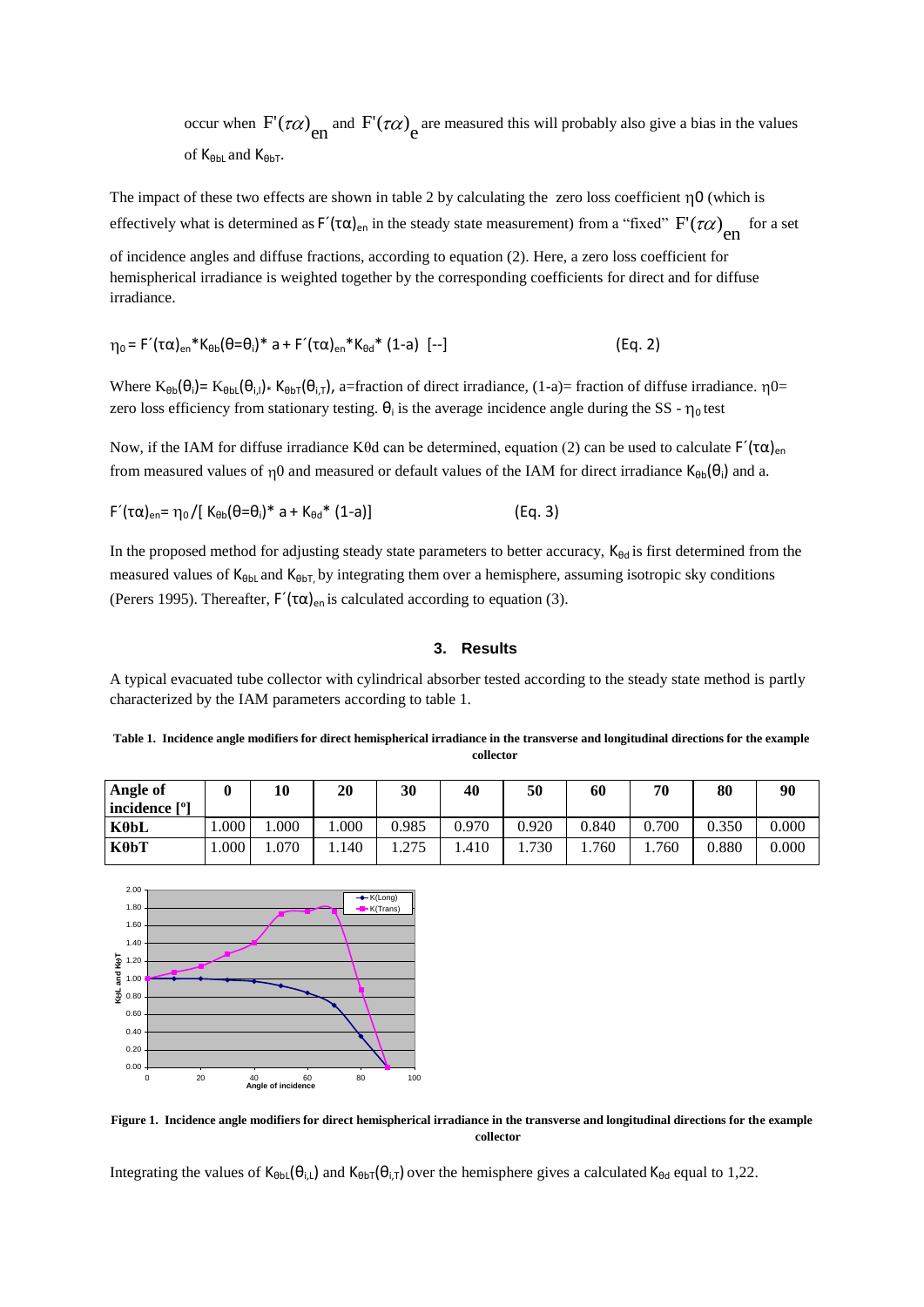Depending on the diffuse fraction and any incidence angle offset from normal incidence during steady state measurements of this particular ETC, the measured  $\eta_0$ -value will deviate from the true  $F'(\tau\alpha)_{en}$  value (0,65) according to table 2. In other words, the conventional steady state test will only produce the true  $F'(\tau\alpha)_{en}$  in the case represented in the first row of table 2 (for parallel light=beam radiation, at normal incidence, no diffuse radiation at all). The annual energy gain in table 2 has been calculated using weather data from Meteonorm for Stockholm and an Excel tool developed within the Solar Keymark II and Qaist projects (Boverket 2009, Perers 2011). The following collector model parameters have been used:

 $\eta_0$ = According to table 2

 $a1 = 1.5$  Wm<sup>-2</sup>K<sup>-1</sup>

 $a2=0.01$  Wm<sup>-2</sup>K<sup>-2</sup>

IAM ( $K_{\theta bL}$  and  $K_{\theta bT}$ ) = According to table 1

 $K_{\theta d}$ =1,22 (calculated from  $K_{\theta bL}$  and  $K_{\theta bT}$  according to the method described above)

Over estimation in annual energy gain due to different fractions of diffuse irradiance and non normal incidence angles during an EN-SS test is shown in table 2. It is calculated as the output as it would have been if testing had taken place at 0 % diffuse fraction and normal incidence angle (699 kWh/ $(m^2*)$ ) relative to each specific case e.g. (709-699)/699 in the second row.

**Table 2. Bias in <sup>0</sup> and annual energy gain due to deviations from optimum test conditions. Values based on normal incidence and direct irradiance in the first row and on possible ranges of incidence angle of direct irradiance and diffuse fractions in the following** 

| Angle offset from normal<br>incidence during $\eta_0$<br>measurement<br>(longitudinal/transverse) | <b>Diffuse</b><br>fraction | <b>Steady state</b><br>measured $\eta_0$ | True $F'(\tau a)_{en}$ | Annual<br>energy gain<br>at Tm= $50^{\circ}$ C              | <b>Over estimation</b><br>in energy gain |
|---------------------------------------------------------------------------------------------------|----------------------------|------------------------------------------|------------------------|-------------------------------------------------------------|------------------------------------------|
| [degrees]                                                                                         | [%]                        | [-]                                      | $\lceil - \rceil$      | $\left[\frac{\text{kWh}}{\text{m}^2 \cdot \text{a}}\right]$ | $\lceil \frac{9}{6} \rceil$              |
| 0/0                                                                                               | $\bf{0}$                   | 0,65                                     | 0,65                   | 699                                                         | ۰                                        |
| 0/0                                                                                               | 5                          | 0,657                                    | 0,65                   | 709                                                         | 1,4                                      |
| 0/0                                                                                               | 15                         | 0,672                                    | 0,65                   | 729                                                         | 4,3                                      |
| 0/0                                                                                               | 30                         | 0.693                                    | 0,65                   | 758                                                         | 8,4                                      |
| 0/5                                                                                               | 5                          | 0,679                                    | 0,65                   | 739                                                         | 5.7                                      |
| 0/10                                                                                              | 5                          | 0,700                                    | 0,65                   | 767                                                         | 9,7                                      |
| 0/15                                                                                              | 5                          | 0,722                                    | 0,65                   | 797                                                         | 14,0                                     |
| 0/5                                                                                               | 15                         | 0,691                                    | 0,65                   | 755                                                         | 8,0                                      |
| 0/10                                                                                              | 15                         | 0,710                                    | 0,65                   | 781                                                         | 11,7                                     |
| 0/15                                                                                              | 15                         | 0,730                                    | 0,65                   | 808                                                         | 15,6                                     |
| 0/5                                                                                               | 30                         | 0,709                                    | 0,65                   | 780                                                         | 11,6                                     |
| 0/10                                                                                              | 30                         | 0,725                                    | 0,65                   | 801                                                         | 14,6                                     |
| 0/15                                                                                              | 30                         | 0,741                                    | 0,65                   | 823                                                         | 17,7                                     |

**rows.**

It shall be noted here that the proposed method for deriving  $K_{\theta d}$ , as a result of assuming isotropic sky conditions, tends to underestimate the value of  $K_{\theta d}$ . From QDT measurements on this type of collector,  $K_{\theta d}$ - values >1,4 have been determined. Applying steady state testing on a collector with an  $F'(T\alpha)_{en}$ -value= 0,65, a K<sub>θd</sub>=1,4 and a diffuse fraction of 15 % would result in an  $\eta_0=0.69$  even with measurements carried out at normal incidence. For collectors of conventional design with  $K_{\theta d}$ - values < 1,0 the result will be the opposite i.e. an under estimation of  $\eta_0$ , however less pronounced as the IAM for diffuse irradiance (K<sub>θd</sub>) is closer to that for direct irradiance in this case.

As a pragmatic approach to the issue of choosing incidence angles and diffuse fractions for a standardized correction procedure, it is suggested that normal incidence and a diffuse fraction of 15 % is applied in all calculations. This figure has no scientific basis but is merely an assumption or an estimate of average conditions prevailing during steady state testing. This is partly in accordance with the weighting procedure applied in EN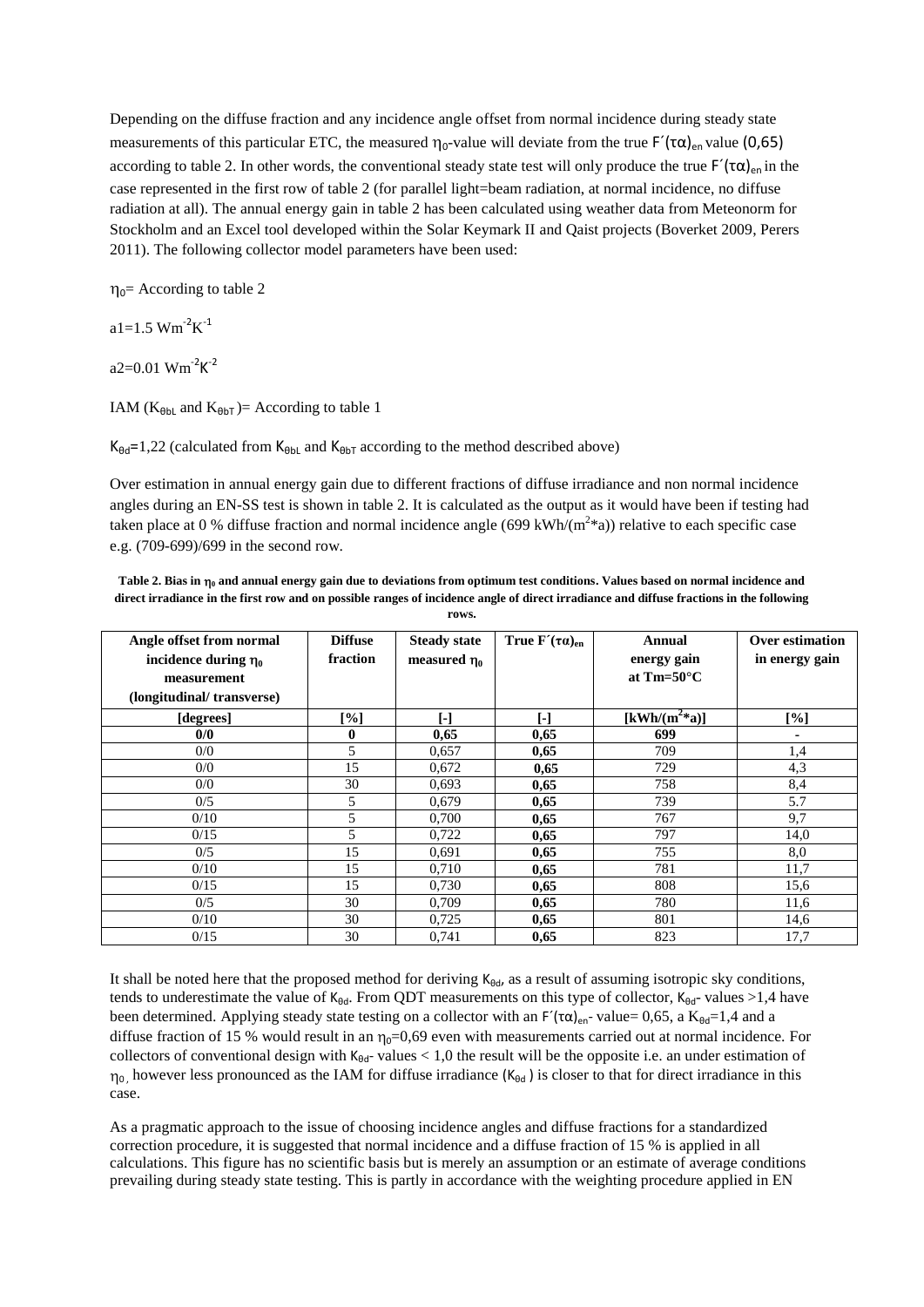12975 where a reference steady state case has been defined for graphical presentation of QDT results. In that case 15% diffuse fraction and  $\Theta_i$  equal to 15 degrees is used.

## **4. Conclusions**

It has been shown that the zero loss coefficient and thus the energy performance of ETC:s with cylindrical absorbers when determined according to the steady state method described in EN 12975-2 is over estimated due to the specific characteristics of this collector type.

The proposed method will deliver a more accurate value of  $F'(T\alpha)_{en}$  as well as a "new" parameter, K<sub>θd</sub> when steady state testing is applied to an ETC collector with cylindrical absorber. Considering that the diffuse fraction of annual irradiance for many European locations is in the order of 35-45 % it is essential that this dependency can be accurately modeled. System simulations and annual performance predictions based on the steady state test can thus be carried out with significantly improved accuracy for this type of collector. In particular the modeling of collector characteristics and system performance can be improved at low irradiance levels and high diffuse fractions, more often occurring during the heating season i.e. autumn to spring, where heat produced is generally more valuable than in the summer season.

The method tends to under estimate  $K_{\theta d}$  and could thus be further refined. If the method could be shown to give good agreement between measured (using QDT) and calculated (based on steady state measurements) values of  $K_{\theta d}$  it could open up for a wider application range also for steady state testing. The presented findings reveal a need for some further clarifications in the EN 12975 standard in order to avoid overestimation of collector performance for certain collector types.

# **5. Acknowledgements**

This work was partly financed by the European Commission through the IEE program and partly by the Swedish Energy Agency. Very much of the basic work for dynamic testing is made within the IEA Solar Heating and Cooling program especially Task III, Task VI, Task 14 and Task 26. We cannot mention all individual persons and organizations contributing here during the years in different ways. The sole responsibility for the content of this paper lies with the authors. It does not necessarily reflect the opinion of the European Union. Neither the EACI nor the European Commission are responsible for any use that may be made of the information contained therein.

## **6. References**

Alfonso J., Mexa N., Carvalho M, 2008 "Comparison between Steady State and Quasi-Dynamic test Method according to EN 12975- application to flat plate collectors." Eurosun 2008

Boverket, 2009 "Swedish annual energy gain v 2008-11-27.xls" The National Boarding of Housing, Building and Planning of Sweden.

CEN, European committee for standardization, 2006 "EN 12975-2:2006, Thermal solar systems and components - Collectors - Part 2: Test methods"

Fischer S et. al, 2004 "Collector test method under quasi dynamic conditions according to the European Standard EN 12975-2" Solar Energy. Vol 76 pp 117-123

Perers, B, 1987 "Performance testing of Unglazed Collectors. Wind and Long wave Radiation Influence" IEA Task III. Studsvik 1987

Perers, B, 1993 "Dynamic Method for Solar Collector Array Testing and Evaluation with standard Database and Simulation Programs." Solar Energy Vol 50. No 6. pp 517-526

Perers, B, 1995 "Optical modeling of Solar Collectors and Booster Reflectors under Non Stationary Conditions." PhD Thesis. Uppsala University. ISBN 91-554-3496-7.

Perers, B, 1997 "An Improved Dynamic Solar Collector Test Method for determination of Nonlinear Optical and Thermal Characteristics with Multiple Regression." Solar Energy 59 163-178.

Perers B, 2006 "A Dynamic Collector Model for Simulation of the operation below the dew point in Heat Pump Systems." Eurosun Conference Glasgow